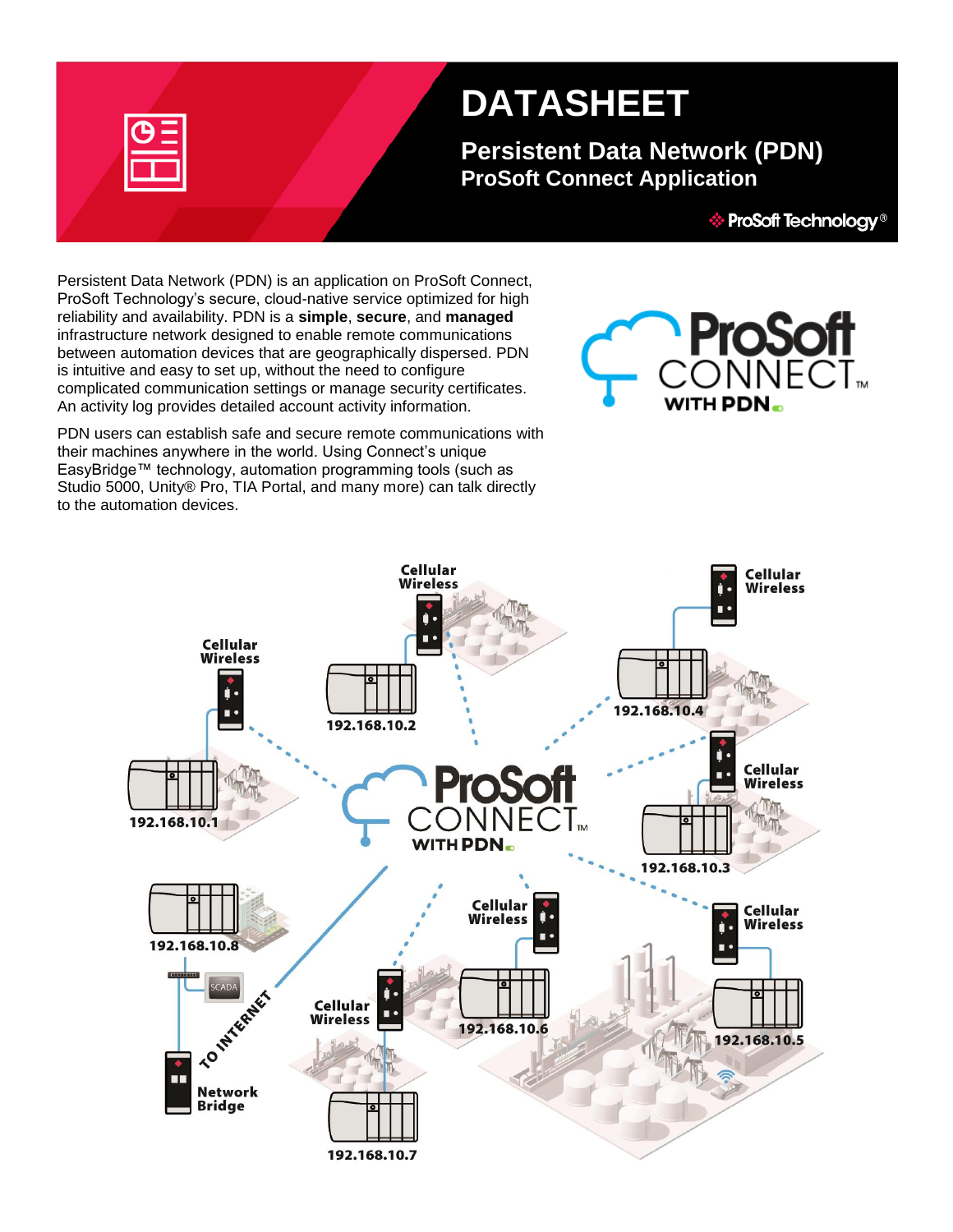#### **Simple**

PDN is the simplest way to create a secure remote communications infrastructure network. To create a PDN network, users need:

- ŵ. An account in ProSoft Connect (Sign up at [https://www.prosoft.io\)](https://www.prosoft.io/)
- ŵ. A paid Subscription plan (see below)
- ٠ ICX35-HWC-A/E or PLX35 gateways

The user must create the PDN project and add the gateways to the project. This creates the Layer 2 VPN connection between the remote sites.

#### **Security**

All communications with ProSoft Connect is secured using a multilayered approach.

- ŵ. Gateways are activated using two-factor authentication
- ۰ Each gateway uses a unique one-time key to establish a tunnel to a local tunnel service
- Tunnels are encrypted using 256-bit AES encryption ŵ.
- ٠ A separate and secure Web Sockets control path maintains communication with gateways

Remote access to sites is achieved using ProSoft Connect Secure Remote Access. If Virtual Lockout Tagout (vLOTO™) is enabled, the user must obtain permission for remote access. If Single Sign On (SSO) is enabled, then IT can manage user access.

#### **Projects**

Gateways and users are organized into Projects within the organization in ProSoft Connect. All gateways added to a PDN Project are connected to form one Layer 2 network (single subnet). Automation devices connect to this network through the gateways, and communicate with each other just as they would if connected to the same Ethernet switch. Each organization requires a PDN subscription.

#### **Subscription Plans**

A PDN subscription is required. Plans are based on the number of sites in a network. Each site needs a cellular (ICX35-HWC-A/E) or wired gateway (PLX35-NB2).

#### **What is included with a PDN Subscription?**

- ŵ. 3GB of VPN data per month per site
- ٠ Single Sign On (SSO)
- ÷. Advanced Two-Factor Authentication (2FA)
- 黍 virtual Lockout-Tagout (vLOTO™)
- Concurrent tunneling (for Secure Remote Access) ŵ.
- eller i 19 Activity log for 30 days
- alian. Alarm Notification

#### **Managed Layer 2 VPN Network**

A Persistent Data Network (PDN) is intended to enable quick and easy SCADA style applications. A PDN is a collection of ProSoft gateway endpoints that participate in a Layer 2 network between the regional tunnel server and the gateways. ProSoft Connect manages the tunnel connections between the gateway and the tunnel server.



**Where Automation Connects™**

## **Global Distribution**

**ProSoft Technology® products are distributed and supported worldwide through a network of over 500 distributors in over 50 countries. Our knowledgeable distributors are familiar with your application needs. For a complete list of distributors, go to our website at:**

**[www.prosoft-technology.com](http://www.prosoft-technology.com/)**

# **Global Support**

**We are there for you**

**All ProSoft Technology products are backed with free technical support. Contact our worldwide Technical Support team directly by phone or email.**

# **Global Offices**

#### **We are where you are**

**ProSoft Technology has regional offices worldwide available to help you with all your industrial application needs. If you need help choosing a ProSoft Technology solution for your particular application check out our contact information under distributor sales on the website at:**

**[www.prosoft-technology.com](http://www.prosoft-technology.com/)**

**Whether your application is large or small, our technical professionals are there to help you choose the right communication solution.**